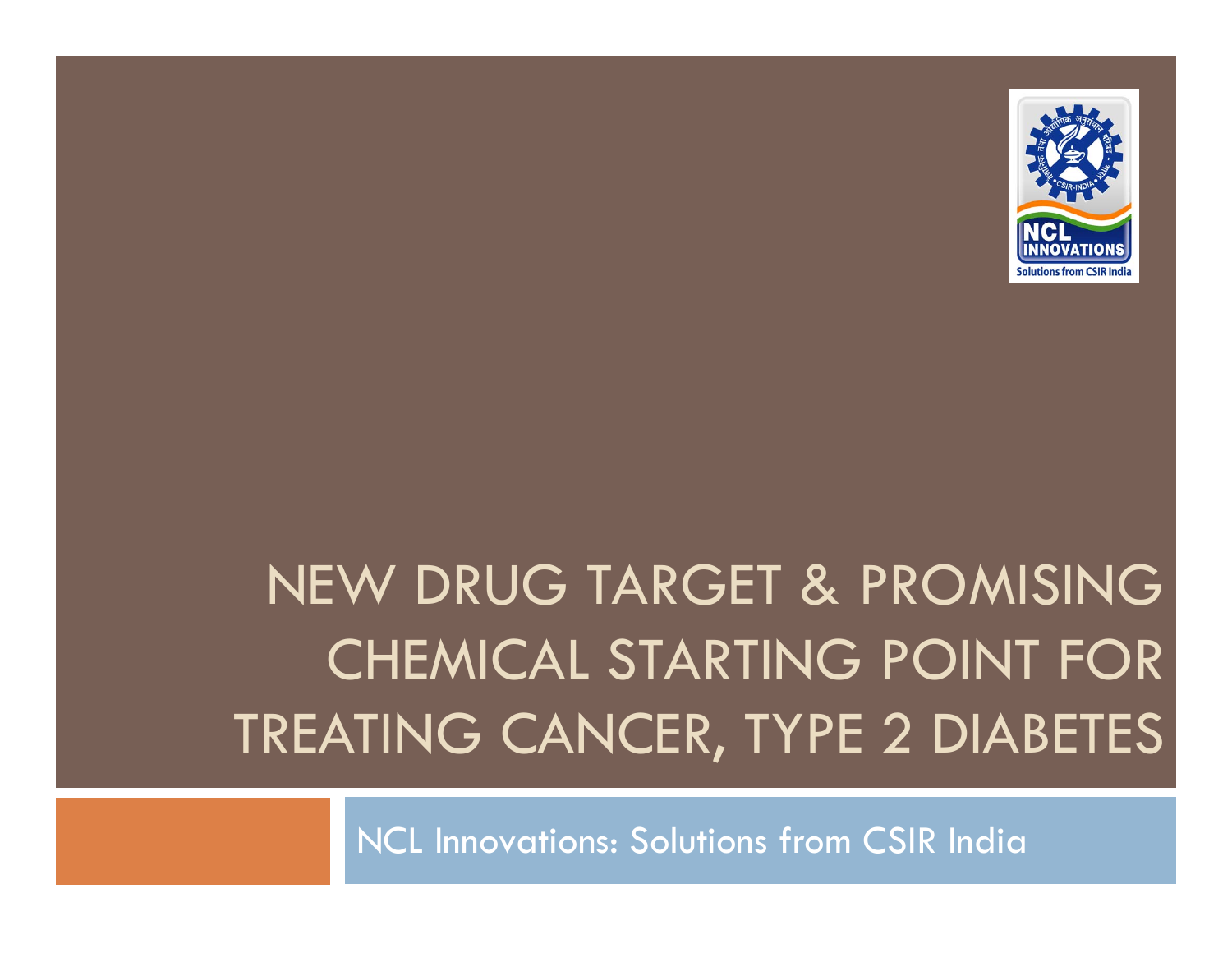### **Technology**

#### **Treating Cancer, Diabetes – current strategies**

- PI3-kinase (PI3K) pathway is a crucial set of reactions that occurs at the cellular level which when disregulated leads to may diseases
	- Hyperactivation of this pathway plays an important role in causing cancer
	- Deficiencies in this pathway leads to type II diabetes
- This pathway offers promising targets for developing drugs to combat these diseases
- Conventional therapeutic strategies have targeted inhibiting downstream targets in this pathway, and have not concentrated on targeting protein-lipid interactions

### Our Technology – Identifying a new strategy and potential drug molecules

- $\bullet$  A new strategy is proposed by us which targets lipid-protein interactions (PIP3/protein) binding) as a therapeutic strategy
- We have also developed promising chemical leads (small molecule antagonists for PIP3/protein binding) – which inhibits cancer cell survival, resulting in significant antitumor activity in vivo
- We have also developed a set of small molecule non-lipid antagonists of lipid-protein interactions, which can be used to design specific drugs

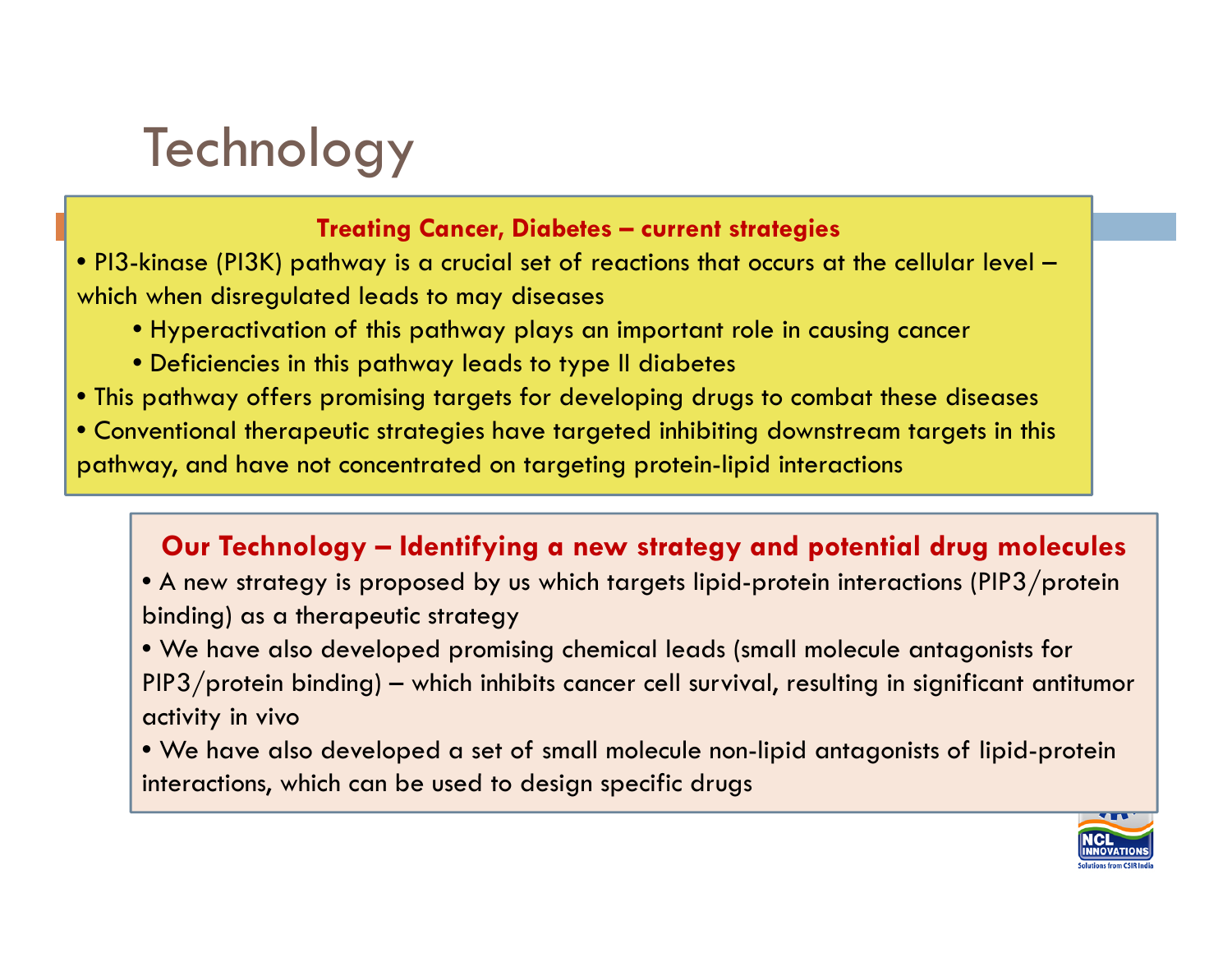## Applications

- $\square$  New therapeutic strategies and drug development for the treatment of
	- **□ Cancer**
	- $\blacksquare$  Type II diabetes
- $\Box$  Small molecules developed show promising results serve as chemical starting points/leads in developing new drugs for cancer and diabetes

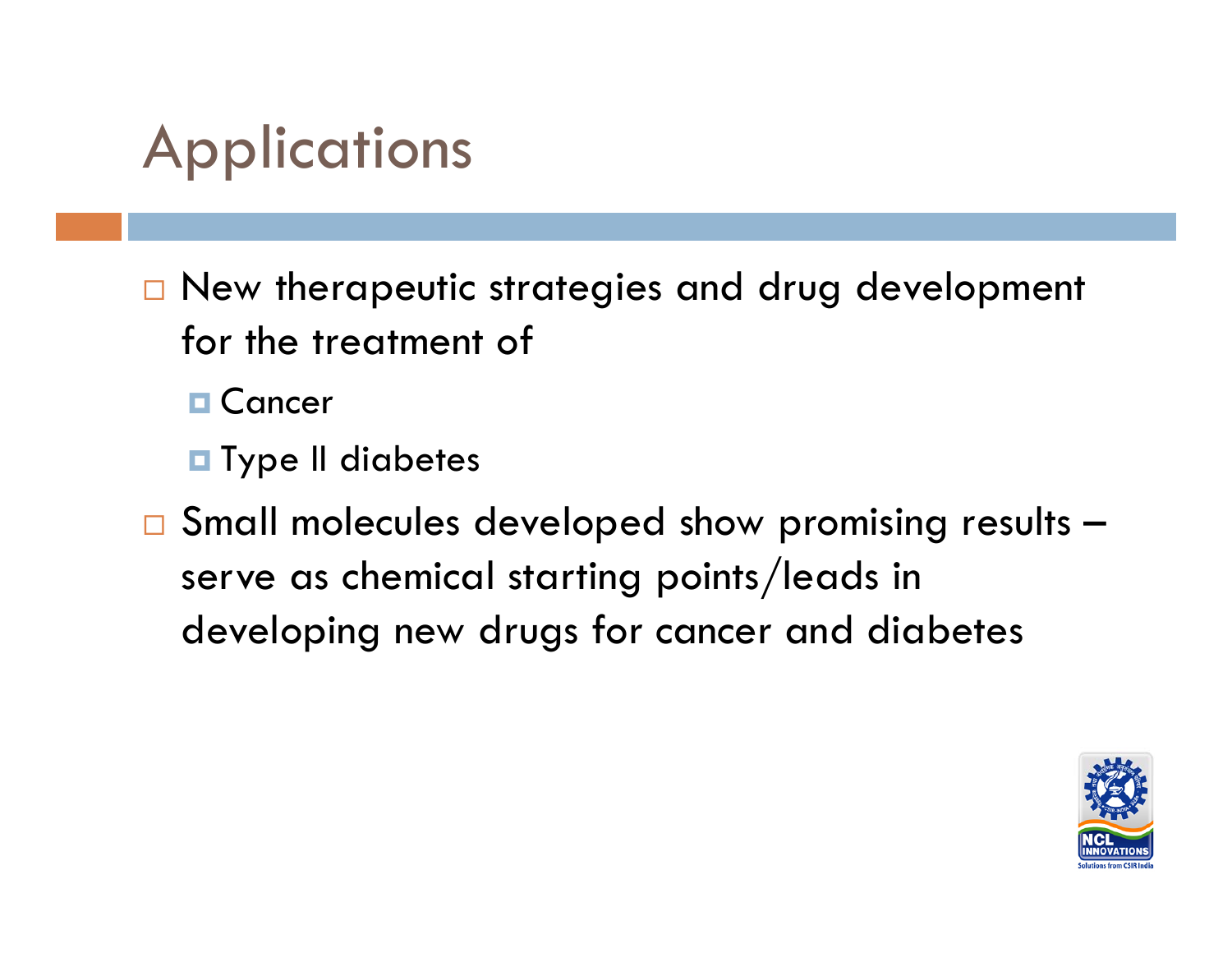## Market Potential

- $\Box$  $\Box$  Drugs for cancer and type-II diabetes have a very large market potential, and high growth rate
- $\Box$  The world targeted cancer drug market is predicted to reach  $$51$  billion by 2015 $^{\ast}$
- $\Box$  The combined market globally for diabetes type 2 diagnostics and therapeutics has been predicted to reach \$242 billion by the year 2013 at a growth rate of 2.5% a year<sup> $\Lambda$ </sup>

\*http://www.thepharmaletter.com/file/45882/targeted-cancer-drug-market-set-to-reach-51-billion-by-2015-led-by-pfizerbarriers-to-use-of-oral-cancer-drugs-identified.html –viewed 16/05/11 ^http://www.bccresearch.com/report/diabetes-therapies-diagnostics-hlc029b.html –viewed 19/05/11

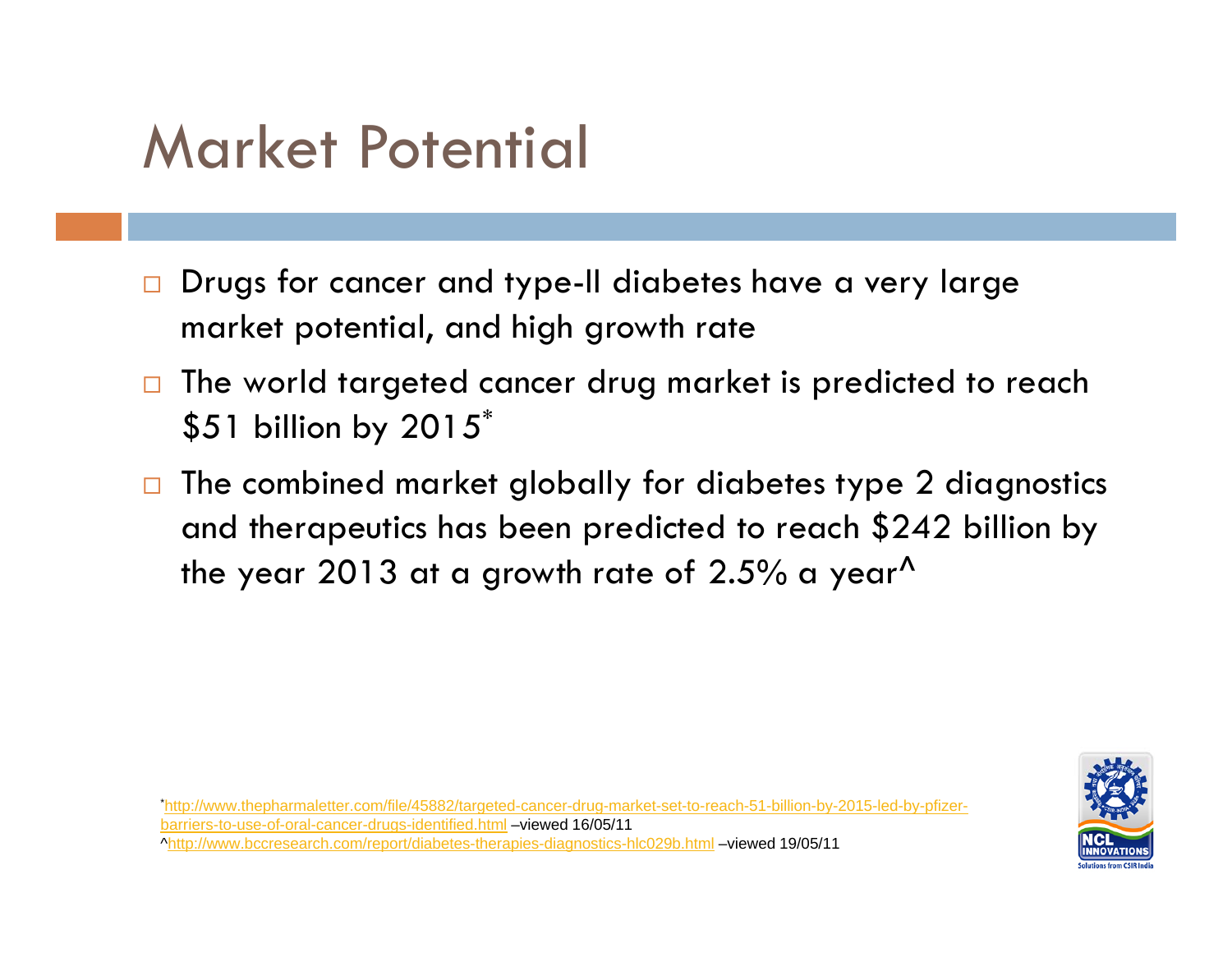### Value

- $\Box$ Can selectively inhibit PIP3-mediated signaling
- $\Box$  Found to be able to target a wide range of PIP3-dependent signaling events *in vitro*
- $\Box$ Significant anti-tumour activity *in vivo*
- $\Box$  Exhibit improved activity /PH domain selectivity compared to previously identified antagonists
- $\Box$  Promising chemical starting points that have been optimized, that have undergone successful animal trials

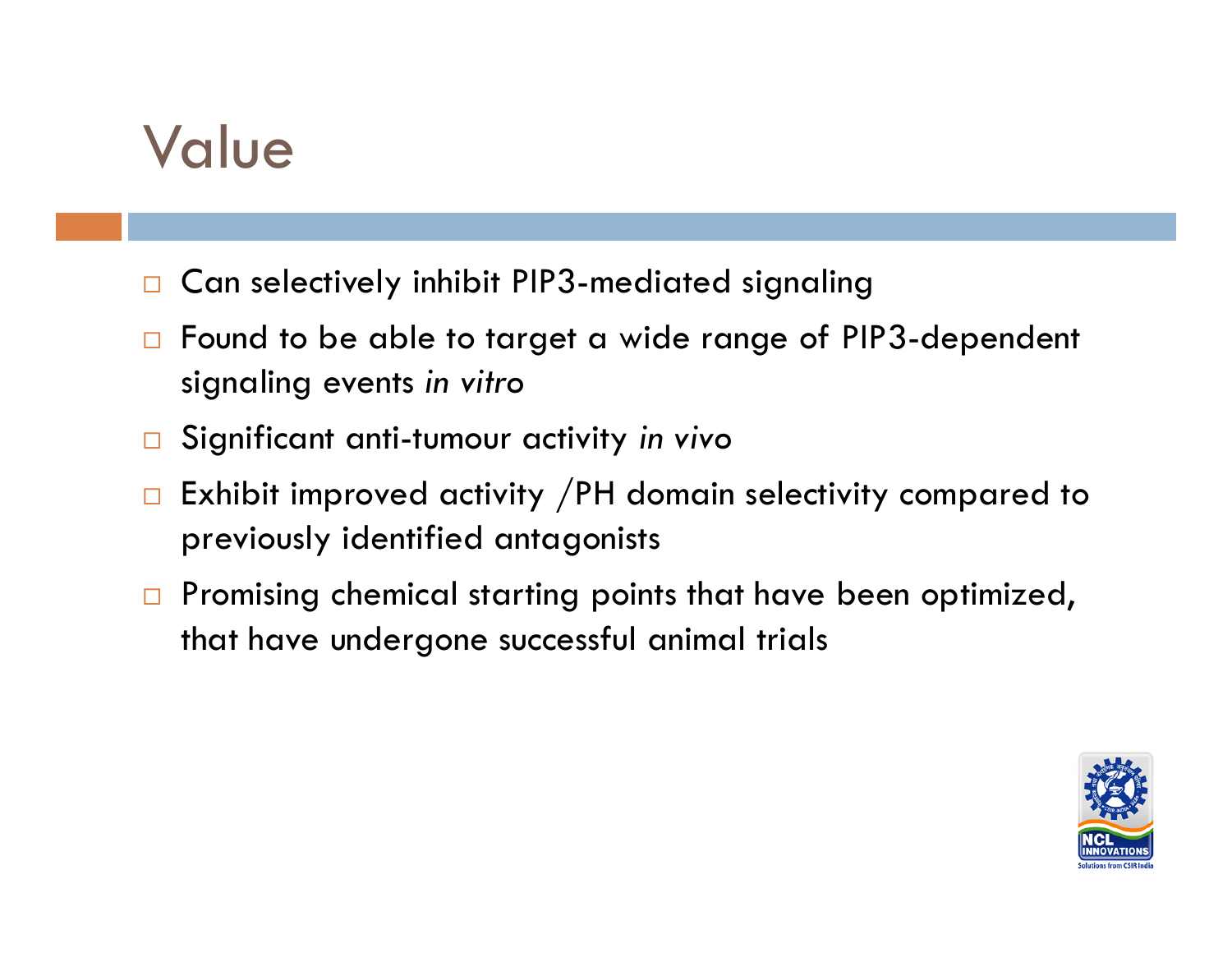## **Technology Status, IP Status**

- $\Box$ Demonstrated at lab scale (animal studies conducted using the small molecules developed – with promising results; various small molecules have been tested and optimized)
- $\Box$  Ready to be licensed/commercialized
- $\Box$ Patent application filed
- (This technology was jointly developed by NCL, Pune and Tufts University, USA; patent application filed jointly)

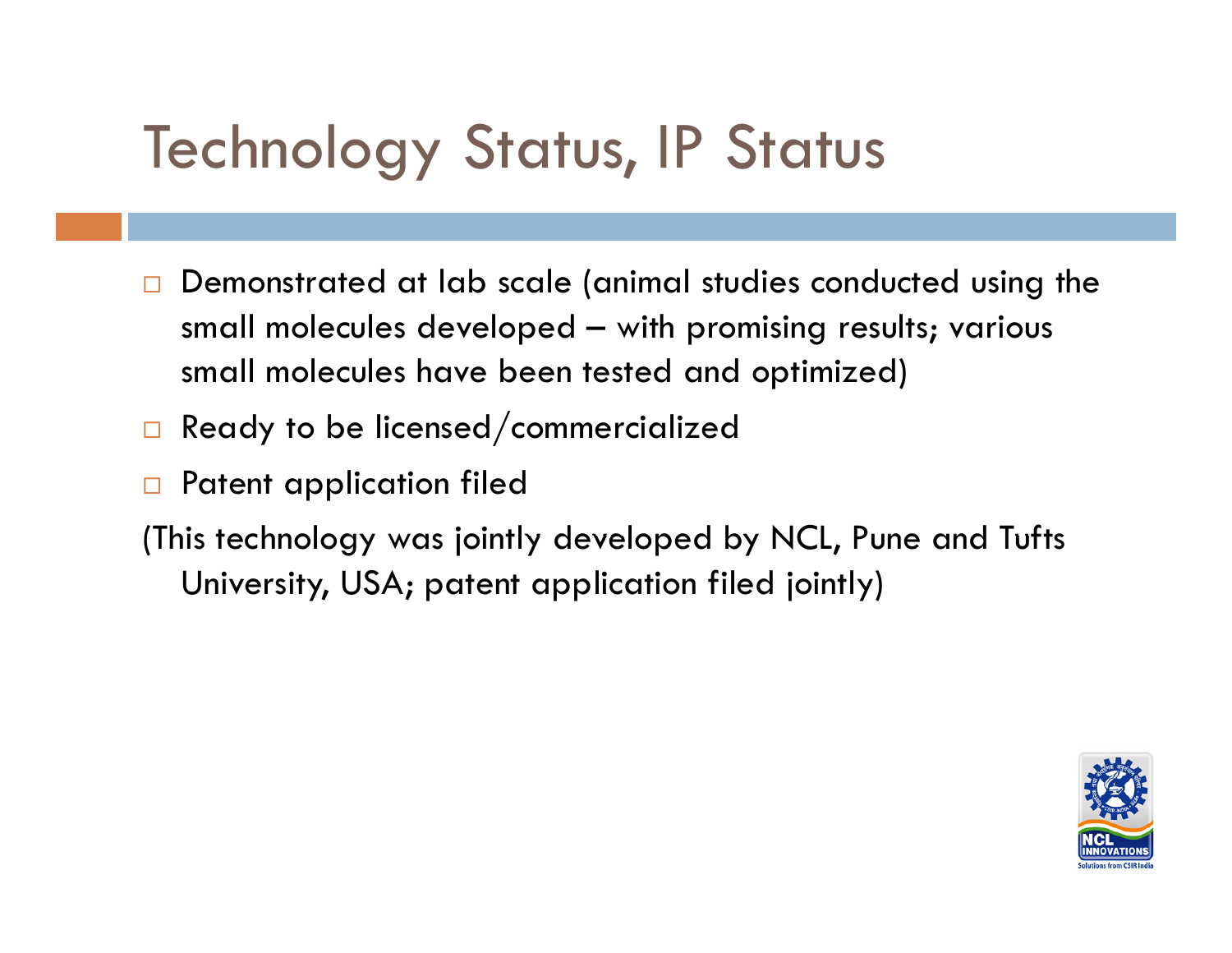## Links & References

- $\Box$  http://sackler.tufts.edu/Academics/Degree-Programs/PhD-Programs/Faculty-Research-Pages/Alexei-Degterev.aspx
- $\Box$  Cohen, P. (2006) The twentieth century struggle to decipher insulin signaling, NATURE REVIEWS- MOLECULAR CELL BIOLOGY, 7, Pg 867-873 .
- $\Box$  Hennessey, B. T. et *al* (2005) Exploiting the PI3K/AKT pathway for cancer drug discovery. NATURE REVIEWS- DRUG DISCOERY, 4, Pg 988-1004
- $\Box$  B. Mao et. al., Proceedings of National Academy of Sciences (PNAS) Early Edition, 2010; <u>http://www.pnas.org/content/early/2010/10/28/1004522107.full.pdf</u>

#### **Contact Info:**

#### **Dr. Magesh N.**

Scientist, NCL Innovations National Chemical Laboratory Pune - 411008Phone: +91-20-2590-2982Fax: +91-20-2590-2983 Email: m(dot)nandagopal(at)ncl(dot)res(dot)in